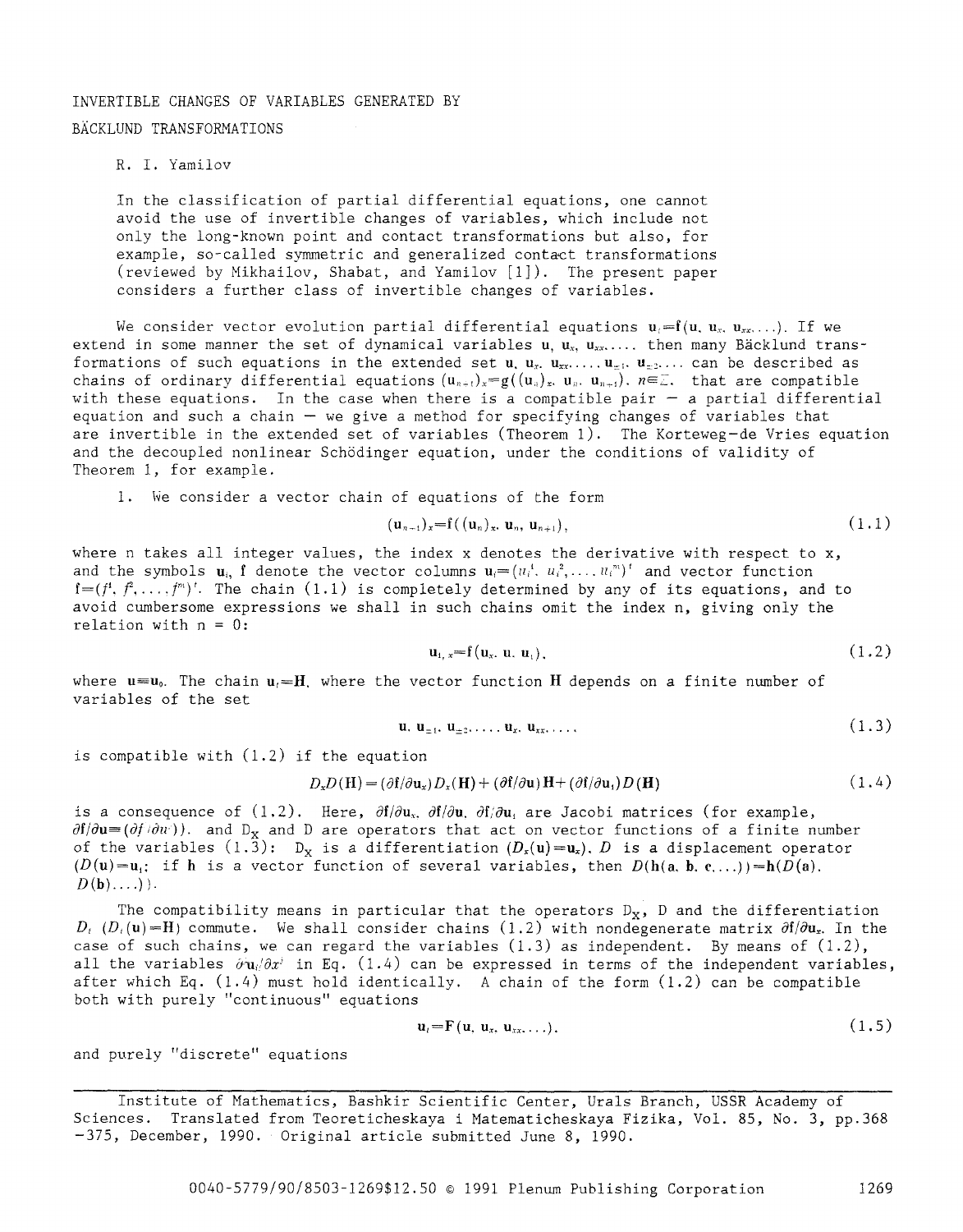$$
\mathbf{u}_{\mathfrak{r}} = \mathbf{\Phi}(\mathbf{u}, \mathbf{u}_{\mathfrak{r}}, \mathbf{u}_{\mathfrak{r}}, \dots) \tag{1.6}
$$

(see the examples below; an example of compatible chains of the form (1.2) and (1.6) appeared in [2]). The continuous Korteweg-de Vries equation

$$
u_t = u_{xxx} - 12uu_x \tag{1.7}
$$

and the discrete Volterra chain

$$
u_t = u(u_t - u_{-t}) \tag{1.8}
$$

come under the ambit of the following theorem.

THEOREM 1. Suppose the chain  $(1.2)$  can be expressed in the form

$$
D_{x}(\varphi(\mathbf{u},\mathbf{u}_{1}))=\psi(\mathbf{u},\mathbf{u}_{1}), \qquad (1.9)
$$

where the matrices  $\partial \varphi / \partial u$ .  $\partial \varphi / \partial u$ , are nondegenerate, and the coordinates of the vector functions  $\varphi$ .  $\psi$  of the variables u<sup>i</sup> and u<sup>i</sup> are functionally independent. Then the substitution

$$
\mathbf{v} = \mathbf{\varphi}(\mathbf{u}, \mathbf{u}_1). \tag{1.10}
$$

which relates the variables (1.3) and

$$
\mathbf{v}, \mathbf{v}_{\pm 1}, \mathbf{v}_{\pm 2}, \dots, \mathbf{v}_{\mathbf{x}}, \mathbf{v}_{\mathbf{x}\mathbf{x}}, \dots \tag{1.11}
$$

is invertible. As a result of this substitution, Eqs. (1.5) and (1.6) which are compatible with (1.9) go over, respectively, into equations of the form

$$
\mathbf{v}_t = \mathbf{G}(\mathbf{v}, \mathbf{v}_x, \mathbf{v}_{\text{xx}}, \ldots). \tag{1.12}
$$

$$
\mathbf{v}_{\tau} = \Psi(\mathbf{v}, \mathbf{v}_{\tau}, \mathbf{v}_{\tau^2}, \dots). \tag{1.13}
$$

which are compatible with a chain of the form

$$
D(\mathbf{p}(\mathbf{v}, \mathbf{v}_x)) = \mathbf{q}(\mathbf{v}, \mathbf{v}_x). \tag{1.14}
$$

where the matrices  $\partial p/\partial v_x$ .  $\partial q/\partial v_x$  are nondegenerate, and the coordinates of the vector functions p. q of the variables v<sup>i</sup> and  $v_{\overline{x}}^i$  are functionally independent. Conversely, if the chain  $(1.2)$  can be expressed in the form  $(1.14)$ , then the change of variables

$$
\mathbf{u} = \mathbf{p}(\mathbf{v}, \mathbf{v}_z) \tag{1.15}
$$

is invertible, and as a result of the change of variables Eqs.  $(1.12)$  and  $(1.13)$  which are compatible with  $(1.14)$  go over, respectively, into equations of the form  $(1.5)$  and (1.6), which are compatible with a chain of the form (1.9).

Proof. It follows from the relations  $(1.9)$  and  $(1.10)$  that

$$
\mathbf{v}_x = \psi(\mathbf{u}, \mathbf{u}_t). \tag{1.16}
$$

and therefore the invertibility of the change of variables is obvious. We shall assume that u.u<sub>i</sub> can be expressed in terms of v,  $v_x$  in accordance with the formulas (1.15) and

$$
\mathbf{u}_i = \mathbf{q}(\mathbf{v}, \mathbf{v}_x). \tag{1.17}
$$

From these formulas, we readily obtain the relation  $(1.14)$ . The equations

$$
(\partial \mathbf{p}/\partial \mathbf{v}_*)A = \partial \mathbf{q}/\partial \mathbf{u}_1. \quad (\partial \mathbf{q}/\partial \mathbf{v}_*)A = -\partial \mathbf{q}/\partial \mathbf{u}, \quad A = (\partial \mathbf{\psi}/\partial \mathbf{u}) (\partial \mathbf{q}/\partial \mathbf{u}_1) - (\partial \mathbf{\psi}/\partial \mathbf{u}_1) (\partial \mathbf{q}/\partial \mathbf{u}_1)
$$

which are differential consequences of the relations

$$
\mathbf{p}(\mathbf{\varphi}(\mathbf{u}, \mathbf{u}_i), \mathbf{\psi}(\mathbf{u}, \mathbf{u}_i)) = \mathbf{u}, \quad \mathbf{q}(\mathbf{\varphi}(\mathbf{u}, \mathbf{u}_i), \mathbf{\psi}(\mathbf{u}, \mathbf{u}_i)) = \mathbf{u}_i.
$$
 (1.18)

explain why the matrices  $\partial \mathbf{p}/\partial \mathbf{v}_x$ ,  $\partial \mathbf{q}/\partial \mathbf{v}_x$  are degenerate.

Suppose the equation  $u_t=H$ . where H is a function of the variables (1.3), is compatible with (1.9). The substitution (1.10) carries it into the equation  $v_f=R$  (R depends on the variables  $(1.11)$ ), and

$$
\mathbf{R} = D_i \mathbf{\mathfrak{q}}(\mathbf{u}, \mathbf{u}_i) = (\partial \mathbf{\mathfrak{q}}/\partial \mathbf{u}) \mathbf{H} + (\partial \mathbf{\mathfrak{q}}/\partial \mathbf{u}_i) D(\mathbf{H}), \qquad (1.19)
$$

$$
D_x \mathbf{R} = D_t \psi(\mathbf{u}, \mathbf{u}_1) = (\partial \psi/\partial \mathbf{u}) \mathbf{H} + (\partial \psi/\partial \mathbf{u}_1) D(\mathbf{H})
$$
\n(1.20)

(see  $(1.10)$ ,  $(1.9)$ ). The condition of compatibility  $(1.4)$  in the case of the equation  $v_i=R$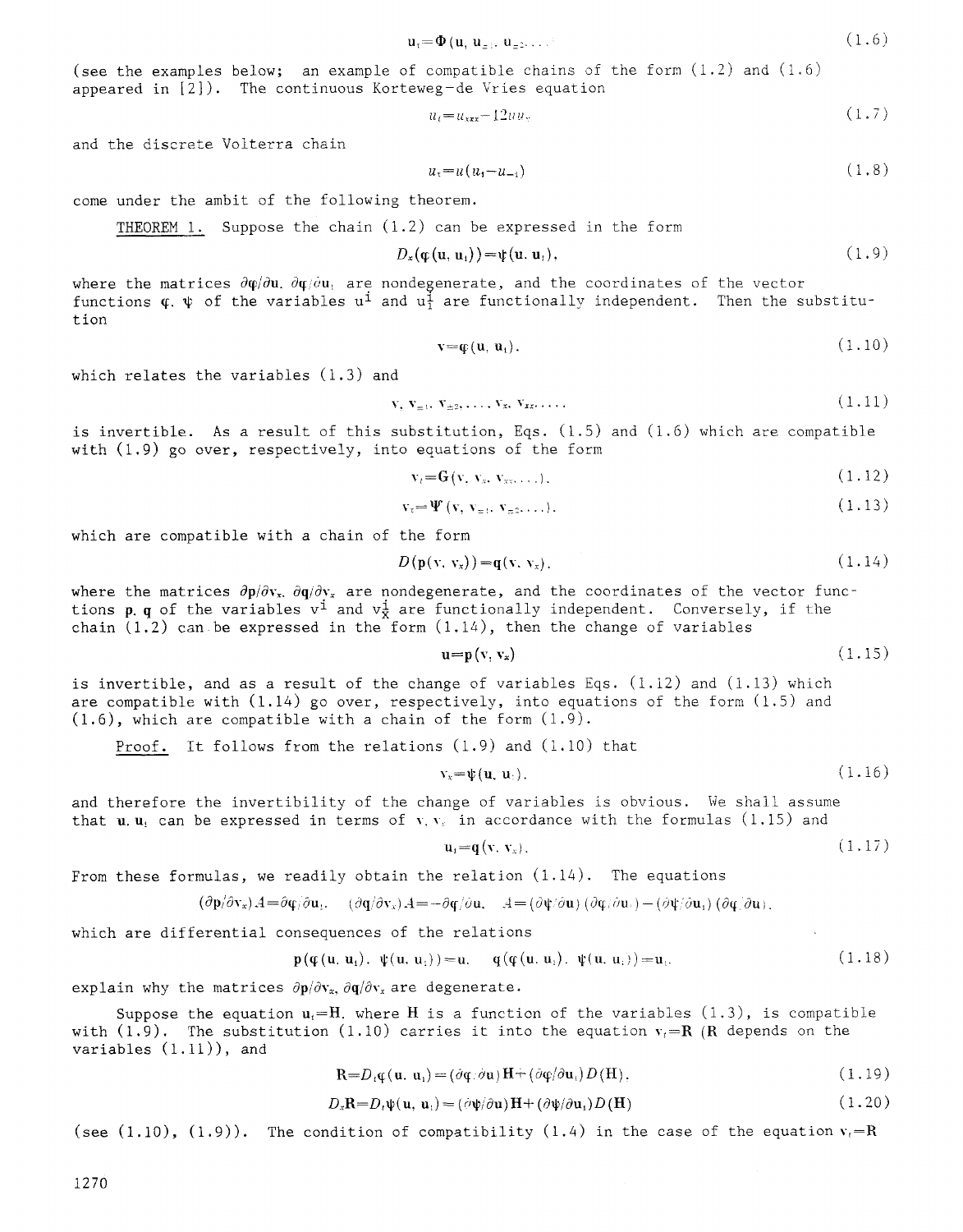and the chain (1.14) has the form

$$
D\left(\frac{\partial \mathbf{p}}{\partial \mathbf{v}}\mathbf{R} + \frac{\partial \mathbf{p}}{\partial \mathbf{v}_x}D_x\mathbf{R}\right) = \frac{\partial \mathbf{q}}{\partial \mathbf{v}}\mathbf{R} + \frac{\partial \mathbf{q}}{\partial \mathbf{v}_x}D_x\mathbf{R}.
$$
 (1.21)

We express R.  $D_x(R)$  in terms of H.  $D(H)$  by means of  $(1.19)$  and  $(1.20)$ . By virtue of the consequences of  $(1.18)$ , which are obtained by differentiating Eqs.  $(1.18)$  with respect to u, u<sub>i</sub>. the expression on the right-hand side of  $(1.21)$  is equal to  $D(H)$ , and the expression to which D is applied on the left-hand side of  $(1.21)$  is equal to H. i.e.,  $(1.21)$ is transformed into an identity. Thus, an equation compatible with (1.9) goes over as a result of the substitution  $(1.10)$  into an equation compatible with  $(1.14)$ .

We obtain Eqs.  $(1.12)$  and  $(1.13)$  from Eqs.  $(1.5)$  and  $(1.6)$ . By virtue of  $(1.10)$  and  $(1.5),$ 

$$
\mathbf{v}_t = (\partial \mathbf{\phi}/\partial \mathbf{u}) \mathbf{F} + (\partial \mathbf{\phi}/\partial \mathbf{u}_t) D(\mathbf{F}),
$$

and the right-hand side of the equation depends only on  $u_i$ ,  $u_i$  and their derivatives with respect to x. Therefore (see (1.15), (1.17))  $v_t$  depends only on v,  $v_x$ ,  $v_{xx}$ ,.... i.e., an equation of the form  $(1.12)$  holds. From  $(1.10)$  and  $(1.6)$ , we obtain

$$
\mathbf{v}_{\tau} = (\partial \mathbf{\phi}/\partial \mathbf{u}) \, \mathbf{\Phi} + (\partial \mathbf{\phi}/\partial \mathbf{u}_{\tau}) D(\mathbf{\Phi}).
$$

and in the expression on the right there are only the variables  $\mathbf{u}_{i}$ . It can be seen from (1.14) that it is only on  $v_x$  and the variables  $v_i$  that the variables  $(v_i)_x$  depend and hence (see  $(1.15)$ ) the same is true of  $\mathbf{u}_i$  and therefore

$$
\mathbf{v}_{\tau} = \Psi(\mathbf{v}_{x}, \mathbf{v}, \mathbf{v}_{\pm 1}, \mathbf{v}_{\pm 2}, \ldots). \tag{1.22}
$$

Similarly, from (1.16) we find that  $v_{\rm st}$  depends on the same variables as the function  $\Psi$  in (1.22). Comparing  $v_{xx}$  with  $v_{xx}$  obtained by differentiating (1.22), we see that  $\Psi$  in (1.22) does not depend on  $v_x$ . i.e., an equation of the form  $(1.13)$  holds.

The converse of the theorem is proved similarly. From the relations (1.14) and (1.15) we obtain  $(1.17)$ . Expressing v, v<sub>x</sub> in terms of u, u<sub>i</sub> in accordance with  $(1.10)$  and  $(1.16)$ and eliminating  $v$ , we obtain Eq.  $(1.9)$ . The condition of compatibility of the chain  $(1.9)$ and the equation obtained from the equation  $v<sub>i</sub>=R$  compatible with (1.14) is transformed on this occasion into an identity:  $D_x(\mathbf{R})=D_x(\mathbf{R})$ . In order to express (1.13) in the form (1.6), we find from (1.15) and (1.13) that  $u_t$  depends only on  $v_i$ .  $(v_i)_x$ , and therefore (see (1.10),  $(1.16)$ )  $(1.16)$  holds. Finally, by means of  $(1.15)$ ,  $(1.17)$ , and  $(1.12)$  we establish that  $\mathbf{u}_t$ ,  $(\mathbf{u}_t)_t$  depends only on  $\mathbf{u}_1$ ,  $\mathbf{u}_1$ ,  $\mathbf{u}_2$ ,  $\mathbf{u}_{xx}$ ,..... Comparing  $D(\mathbf{u}_t)$ .  $D_t(\mathbf{u}_1)$ . we arrive at an equation of the form  $(1.5)$ .

Remark i. We shall say that Eqs. (1.5) and (1.12) are related by the substitution  $u=r(v, v_x)$  if

$$
(\partial \mathbf{r}/\partial \mathbf{v})\mathbf{G} + (\partial \mathbf{r}/\partial \mathbf{v}_x)D_{x}(\mathbf{G}) = \mathbf{F}(\mathbf{r}(\mathbf{v}, \mathbf{v}_x), D_{x}(\mathbf{r}(\mathbf{v}, \mathbf{v}_x)), \ldots).
$$

As the theorem shows, Eqs. (1.5) and (1.12) are related by the two different substitutions  $(1.15)$  and  $(1.17)$  (the coordinates of the vector functions p, q are functionally independent). Conversely, if there are two such substitutions, then, eliminating the letter u. we obtain a chain (1.14) compatible with (1.12). The compatibility occurs because differentiation of the relation (1.14) with respect to t leads by virtue of (1.12) to the equation

$$
F(p(v_1, (v_1)_x, (p(v_1, (v_1)_x))_x, \ldots) = F(q(v, v_x), (q(v, v_x))_x, \ldots),
$$

which is a consequence of  $(1.14)$ .

Remark 2. From the local conservation laws  $a_t = b_x$  (or  $c_\tau = (D - 1)d$ ) of Eq. (1.5) (or (1.13)), where a, b are scalar functions of a finite number of the variables  $u, u_x, u_{xx}$ ... (c, d are scalar functions of the variables v.  $v_{\pm i}$ .  $v_{\pm 2}$ ....). we can readily construct local conservation laws of Eq.  $(1.12)$  (respectively,  $(1.6)$ ) using the substitution  $(1.15)$  $(respectively, (1.10))$  (see, for example,  $[3]$ ).

In the scalar case, the simplest example of a chain of the form  $(1.2)$  that comes within the ambit of Theorem 1 is the chain

$$
(u_1 + u)_{x} = u_1^2 - u^2. \tag{1.23}
$$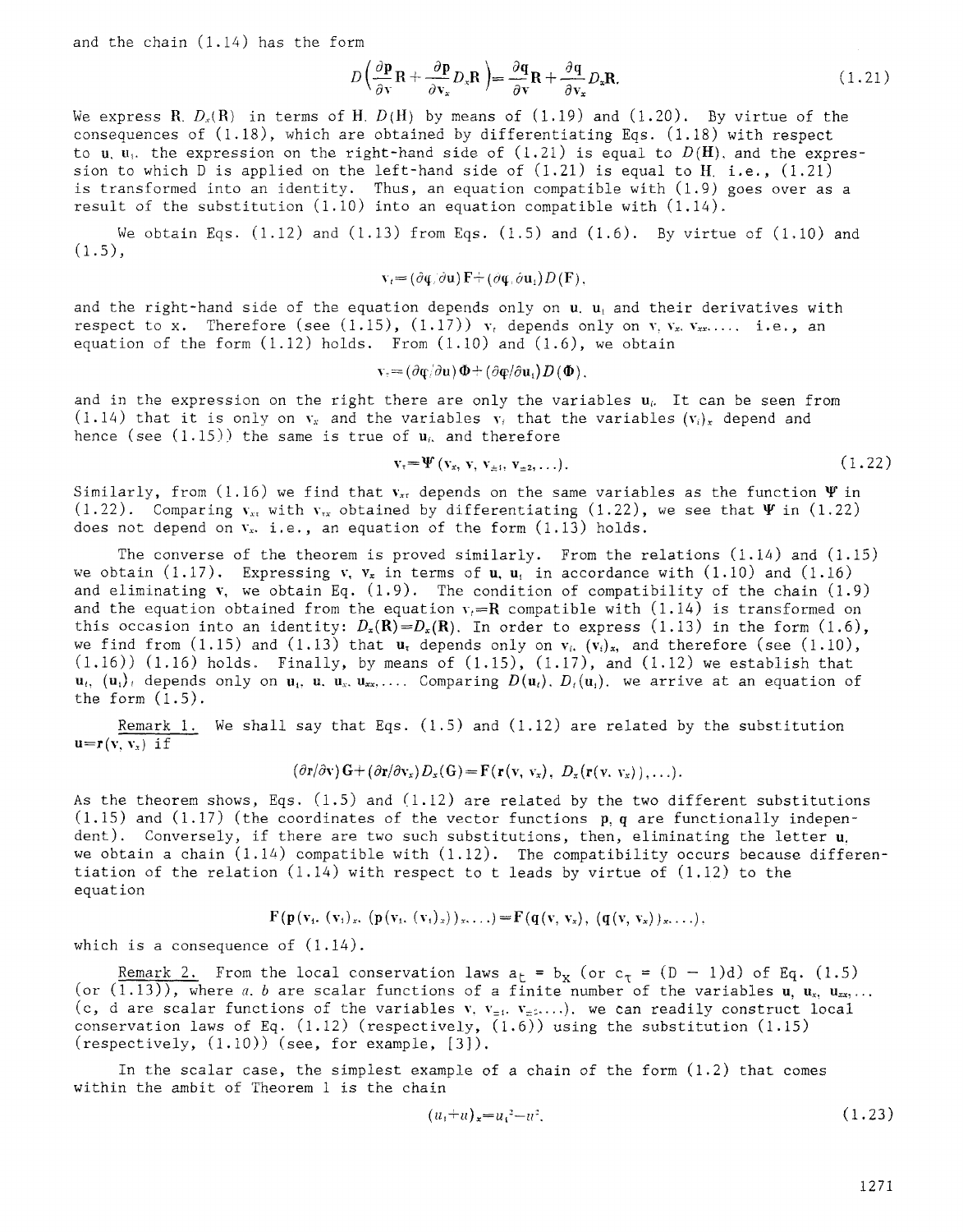$$
u_i = u_{xxx} - 6u^2 u_x,\tag{1.24}
$$

$$
u_{x} = -(u_{1} + u)^{-1} + (u + u_{-1})^{-1}
$$
\n(1.25)

are compatible. Equation (1.24) is known as the modified Korteweg-de Vries equation, and  $(1.23)$  is its Bäcklund transformation. Equations  $(1.24)$  and  $(1.25)$  are compatible with each other by virtue of  $(1.23)$ . The example of the compatible triplet of equations  $(1.23)$ - $(1.25)$  appeared in  $[4]$ .

In the vector case, we take the decoupled nonlinear Schr6dinger equation

$$
u_t = u_{xx} + 2u^2v, \quad -v_t = v_{xx} + 2v^2u \tag{1.26}
$$

and write its Bäcklund transformation in the form a system of two chains, one of which is

$$
(u_1+\varepsilon u)_x+\alpha (u_1+\varepsilon u)=(u_1-\varepsilon u)\left[\beta-(u_1+\varepsilon u)(v_1+\varepsilon^{-1}v)\right]^{1/2}.
$$

while the other is obtained by the substitution  $u \leftrightarrow v$ ,  $\varepsilon \leftrightarrow \varepsilon^{-1}$ ,  $\alpha \rightarrow -\alpha$ . A substitution of the form (1.10)  $\hat{u} = u_1 + \epsilon u$ ,  $\hat{v} = v_1 + \epsilon^{-1}v$  leads to a system invariant with respect to the transformation

$$
u \leftrightarrow v, \quad x \to -x, \quad t \to -t,\tag{1.27}
$$

one of the equations of which has the form

$$
u_t = u_{xx} + \gamma u^2 v + \frac{1}{2} (u_x + \alpha u) (\beta u^{-1} v^{-1} - 1)^{-1} [(\ln u v^2)_x - \alpha], \qquad (1.28)
$$

where  $\gamma = \frac{1}{2}$ . For any  $\gamma$ , the so-called symmetric transformation relates the system (1.28) to degeneracies of the Landau-Lifshitz model (see [1]).

. Apart from some comparatively simple transformations, the list of equations of the form  $u_t = u_{xxx} + f(u, u_x, u_{xx})$  with a rich set of local conservation laws (defined in Remark 2) consists of the Krichever-Novikov equation, Eqs.  $(1.7)$  and  $(1.24)$ , and also

$$
u_t = u_{xxx} - \frac{1}{8} u_x^3 + z(u) u_x. \tag{2.1}
$$

where  $z(u) = \alpha \exp(u) + \beta \exp(-u) + \gamma$ ,

$$
u_{i} = u_{xxx} - \frac{3}{2} \frac{u_{x} u_{xx}^{2}}{u_{x}^{2} + 1} + y(u) u_{x}(u_{x}^{2} + 1),
$$
\n(2.2)

where y satisfies the differential equation

$$
(y')^{2} = P(y) = -\frac{s}{s}(y+2\gamma) \left[ (y-\gamma)^{2} - 4\alpha \beta \right]
$$

(see  $[5,3]$ ). Equations  $(1.7)$ ,  $(1.24)$ ,  $(2.2)$ , and  $(2.1)$  are related by double differential substitutions (see [3]), and hence (see Remark 1 on Theorem i) are equivalent from the point of view of the theory discussed here. As is shown by the example of Eq. (1.24), there can be a situation in which a scalar chain of the form  $(1.2)$  is compatible with a pair of equations: one of Eqs.  $(1.7)$ ,  $(1.24)$ ,  $(2.1)$ , and  $(2.2)$  and a representative of the complete list of discrete equations of the form  $u_{\tau} = g(u_1, u, u_1)$  with rich set of local conservation laws in [6]. We shall give several such pairs on the basis of Theorem i. We shall say that chains of the form  $(1.2)$  are nonlocal, and of the form  $(1.6)$  local.

We can write (1.23) in the form (1.14) and introduce the new variable  $2\hat{u} = u^2 - u_x$ . Equation (1.24) goes over precisely into  $(1,7)$ , and the chain  $(1,25)$  into the chain

$$
u_{\tau} = \varepsilon \left[ h(u_1 + u) - h(u + u_{-1}) \right] / \left[ h(u_1 + u) + h(u + u_{-1}) \right]. \tag{2.3}
$$

where  $\varepsilon = 1$ ,  $h = (u_1 + u)^{1/2}$ . On the other hand, (1.23) enables us to introduce the variable  $\hat{u} = -2 \ln(u_1 + u)$ . Thus, it becomes clear that Eq. (2.1) with  $\alpha = \gamma = \beta + 3/2 = 0$ corresponds to the local chain

$$
u_{\tau} = \exp((u_1 + u)/2) - \exp((u + u_{-1})/2). \tag{2.4}
$$

Omitting the nonlocal chain, we merely mention that it can readily be expressed in the form (1.9) and one can obtain the substitution  $\hat{u} = \exp((u_1 + u)/4)$ , which leads to Eq. (2.2) with  $y(u) = -3/2u^{-3}$ . From (2.4) we obtain a chain related to the Volterra equation (1.8) by an obvious point transformation  $(\hat{u} = \sigma(u))$ .

A further group of examples can be obtained by using the double substitution in [3],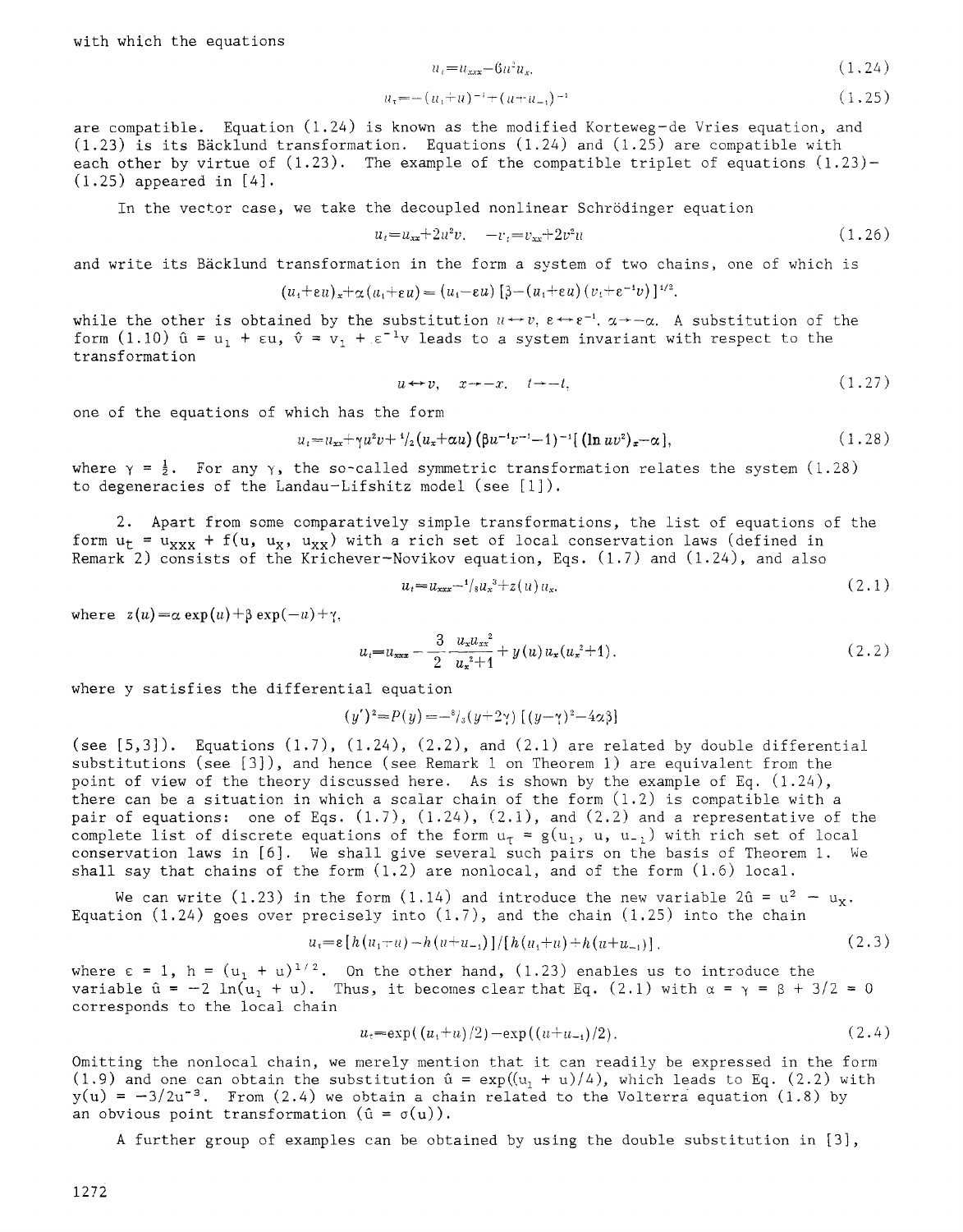which relates the solutions of Eqs.  $(2.1)$  and  $(2.2)$  in the generic situation (at least one of the numbers  $\alpha$  and  $\beta$  nonzero). The substitution has the form  $\hat{u}=\pm 2$  arsh  $u_x+\varphi(u)$ , where  $z(\varphi(u))=u(u)$ ,  $\hat{u}$  is a solution of  $(2.1)$ , and u a solution of  $(2.2)$ . In accordance with Remark 1 on Theorem i, this double substitution enables us to construct a nonlocal chain of the form  $(1.14)$  for Eq.  $(2.2)$ , and, hence, a chain of the form  $(1.9)$  for  $(2.1)$ :

$$
\left(z\left(\frac{u_1+u}{2}\right)\right)_x = \left(P\left(z\left(\frac{u_1+u}{2}\right)\right)\right)^{\nu_1} \operatorname{sh} \frac{u_1-u}{2},\tag{2.5}
$$

where  $P$  is the polynomial that determines the function  $y$  in  $(2.2)$ .

In the special case  $2z(u) = \cosh u + 1/3$ , the following local chain is compatible with (2.5):

$$
u_{\tau} = \text{th}((u_1 + u)/4) - \text{th}((u + u_{-1})/4). \tag{2.6}
$$

From it, we obtain for (2.2) a chain related by a point transformation to

$$
4v_{\tau} = (1 - v^2)(v_1 - v_{-1})\tag{2.7}
$$

(note that  $\mathrm{v}$  = tanh(( $\mathrm{u_1}$  +  $\mathrm{u})/4$ ) is the connection between (2.6) and (2.7)). Finally, in our special case (2.5) can be written in the form

$$
(u_1+u)_x=\alpha \,\operatorname{sh}\,(u_1/2)-\alpha \,\operatorname{sh}\,(u/2),
$$

where  $\alpha = 4i/\sqrt{6}$ , and this enables us to introduce the new variable  $4\hat{u} = -u_x + \alpha \sinh(u/2)$ . We arrive at the equation

$$
u_t = u_{xxx} + \left(\frac{2}{3} - 6u^2\right)u_x\tag{2.8}
$$

with the nonlocal chain

$$
(\operatorname{arsh} 2\alpha^{-1}(u_1+u))_x=u_1-u \tag{2.9}
$$

and local chain of the  $(2.3)$  with different  $\varepsilon$  and h. Since Eqs.  $(2.8)$  and  $(1.24)$  are identical apart from a Galileo transformation  $(\hat{u}(t, \hat{x}) = u(t, x), \hat{x} = x + 3t/2$  (u is a solution of  $(2.8)$ , we see that to Eq.  $(1.24)$  there correspond not only two nonlocal chains but also two local chains. The chain (2.9) appeared in [7,8].

3. There are not a few vector equations of the form

$$
\mathbf{V}_t = \mathbf{F}(\mathbf{V}, \mathbf{V}_x, \mathbf{V}_{xx}, \ldots), \tag{3.1}
$$

where  $V=(u, v)^t$ , compatible with chains of the form

$$
\mathbf{V}_{\mathbf{x}} = \mathbf{G}(\mathbf{V}, \mathbf{V}_{\pm 1}, \mathbf{V}_{\pm 2}, \ldots) \tag{3.2}
$$

(see [4]). It is here natural to take the independent variables to be

$$
u, v, u_{\pm 1}, v_{\pm 1}, u_{\pm 2}, v_{\pm 2}, \ldots,
$$
\n
$$
(3.3)
$$

and the compatibility condition takes the form

$$
(\partial \mathbf{G}/\partial \mathbf{V})\mathbf{F} + (\partial \mathbf{G}/\partial \mathbf{V}_1)D(\mathbf{F}) + (\partial \mathbf{G}/\partial \mathbf{V}_{-1})D^{-1}(\mathbf{F}) + \ldots =
$$

## $(\partial \mathbf{F}/\partial \mathbf{V}) \mathbf{G} + (\partial \mathbf{F}/\partial \mathbf{V}_x) D_x(\mathbf{G}) + (\partial \mathbf{F}/\partial \mathbf{V}_{xx}) D_x^2(\mathbf{G}) + \dots$

For such equations, one can often introduce substitutions that are invertible in the set of variables (3.3) (see Theorem 2). The ambit of Theorem 2 includes the Schrödinger equation (1.26), and also the Heisenberg and Landau-Lifshitz models written in the form  $(3.1)$  (see [4]).

THEOREM 2. Suppose a chain (3.2) compatible with (3.1) has the form

$$
u_{x} = \varphi(u, v, u_1, v_1), \quad v_x = \psi(u_{-1}, v_{-1}, u, v), \tag{3.4}
$$

where  $\varphi(a, b, c, d)$ ,  $\psi(a, b, c, d)$  are functionally independent as functions of the variables b and c. Then a change of variables  $\hat{u} = u$ ,  $\hat{v} = v_1$  that is invertible in the set (3.3) carries  $(3.1)$  to an equation of the form  $(3.1)$  again, and the old and new equations are related by differential substitutions of the form

$$
u=\hat{u}, \quad v=A(\hat{u}, v, \hat{u}_x, v_x), \tag{3.5}
$$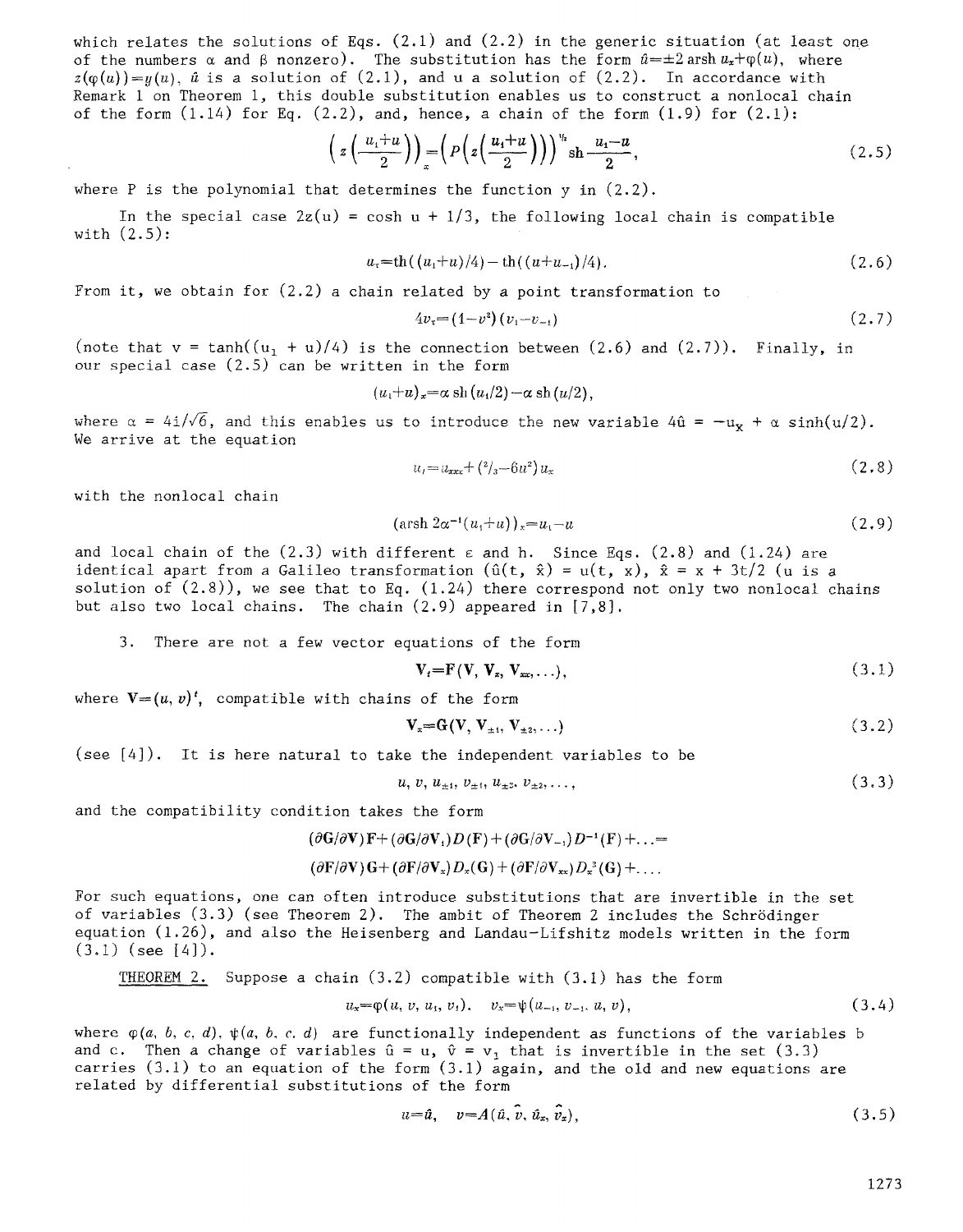$$
u_i = B(\hat{u}, \hat{v}, \hat{u}_x, \hat{v}_x), \quad v_i = \hat{v}.
$$
\n(3.6)

Proof. Writing (3.1) in the new variables, we see that  $\hat{u}_t$  depends only on the variables  $\hat{u}$ ,  $\hat{v}_{-1}$  and their derivatives with respect to x, and  $\tilde{\Phi}_t$  only on  $\hat{v}$ ,  $\hat{u}_1$  and their derivatives with respect to x. But in the new variables, the relations  $(3.4)$  are such that we can obtain expressions of the form

$$
\hat{u}_1 = B(\hat{u}, \hat{v}, \hat{u}_x, \hat{v}_x), \quad \hat{v}_{-1} = A(\hat{u}, \hat{v}, \hat{u}_x, \hat{v}_x).
$$
\n(3.7)

Therefore,  $\hat{u}_t$  and  $\hat{v}_t$  can be expressed in terms of  $\hat{u}$ ,  $\hat{v}$ ,  $\hat{u}_x$ ,  $\hat{v}_x$ , .... The expressions  $(3.6)$  are a consequence of  $(3.7)$ .

Remark 3. When necessary, it is proposed to verify by direct calculations that Eq.  $(3.1)$  and the chain (3.2) written in the new variables are again compatible. This was done in the example given below.

The substitutions  $(3.5)$  and  $(3.6)$  (in connection with chains of the form  $(3.4)$  moreover) appeared in  $[4]$ . On the basis of Theorem 2, we show how from the known system  $(1.26)$ we can obtain the quasilinear system

$$
\begin{cases}\n u_i = u_{xx} - 2u_x (\ln a)_x + \frac{1}{2} (1 - a^{-2}) u^{-1} u_x^2, \\
-v_i = v_{xx} - 2v_x (\ln b)_x + \frac{1}{2} (1 - b^{-2}) v^{-1} v_x^2,\n\end{cases} \tag{3.8}
$$

where the functions *a,b* are given by the implicit relations

$$
2a(b+1)=vu_x
$$
,  $2b(a+1)=-uv_x$ .

This system of equations is invariant with respect to the substitution  $(1.27)$  and can be represented in the form

$$
\mathbf{V}_t = M(\mathbf{V}, \mathbf{V}_x) \mathbf{V}_{xx} + \mathbf{N}(\mathbf{V}, \mathbf{V}_x),
$$

where  $V=(u, v)^t$  is a vector column, and the matrix M has vanishing trace and determinant equal to minus unity.

The system  $(1.26)$  is compatible with a system of the form  $(3.4)$ ,

$$
u_x = u_1 + u^2 v_1, \quad -v_x = v_{-1} + v^2 u_{-1}
$$

(see [4]). Going over to new variables in accordance with Theorem 2, we obtain the compatible pair

$$
\begin{cases} u_t = u_{xx} - 2(u^2 v_x + u^3 v^2), \\ -v_t = v_{xx} + 2(v^2 u_x - v^3 u^2), \end{cases} \tag{3.9}
$$

$$
u_x = u_1 + u^2 v, \quad -v_x = v_{-1} + v^2 u. \tag{3.10}
$$

The system of chains  $(3.10)$  again has the form  $(3.4)$ . By introducing standard new variables, we obtain from  $(3.9)$  and  $(3.10)$  a consistent pair in which the discrete system does not belong to the systems  $(3.4)$ . However, we can make additionally a point transformation  $(\hat{u} = \hat{u}(u, v), \hat{v} = \hat{v}(u, v))$  that does not change the form of the vector equations (3.1) and (3.2). The composition of the two invertible transformations

$$
\hat{u} = 2u/(uv_1-1), \quad \hat{v} = 2v_1/(uv_1-1)
$$

leads to the continuous system (1.28) with  $\alpha = \gamma = \beta + 1 = 0$  and a discrete system of the form (3.4),

$$
v_1u_x=2A(D(A)+1), \quad -u_{-1}v_x=2A(D^{-1}(A)+1),
$$

where A =  $(uv + 1)^{1/2}$ . In the next step, the invertible change of variables in Theorem 2 gives the system of equations (3.8).

#### LITERATURE CITED

- 1. A. V. Mikhailov, A. B. Shabat, and R. I. Yamilov, Usp. Mat. Nauk, 42, 3 (1987).
- 2. J. Weis, J. Math. Phys., 28, 2025 (1987).
- 3. S. I. Svinolunov, V. V. Sokolov, and R. I. Yamilov, Dokl. Akad. Nauk SSSR, 271, 802 (1983).
- 4. A. B. Shabat and R. I. Yamilov, Algebra i Analiz,  $2$ , 47 (1990).
- 5. S. I. Svinolunov and V. V. Sokolov, Funktsional. Analiz i Ego Prilozhen., 16, 86 (1982).